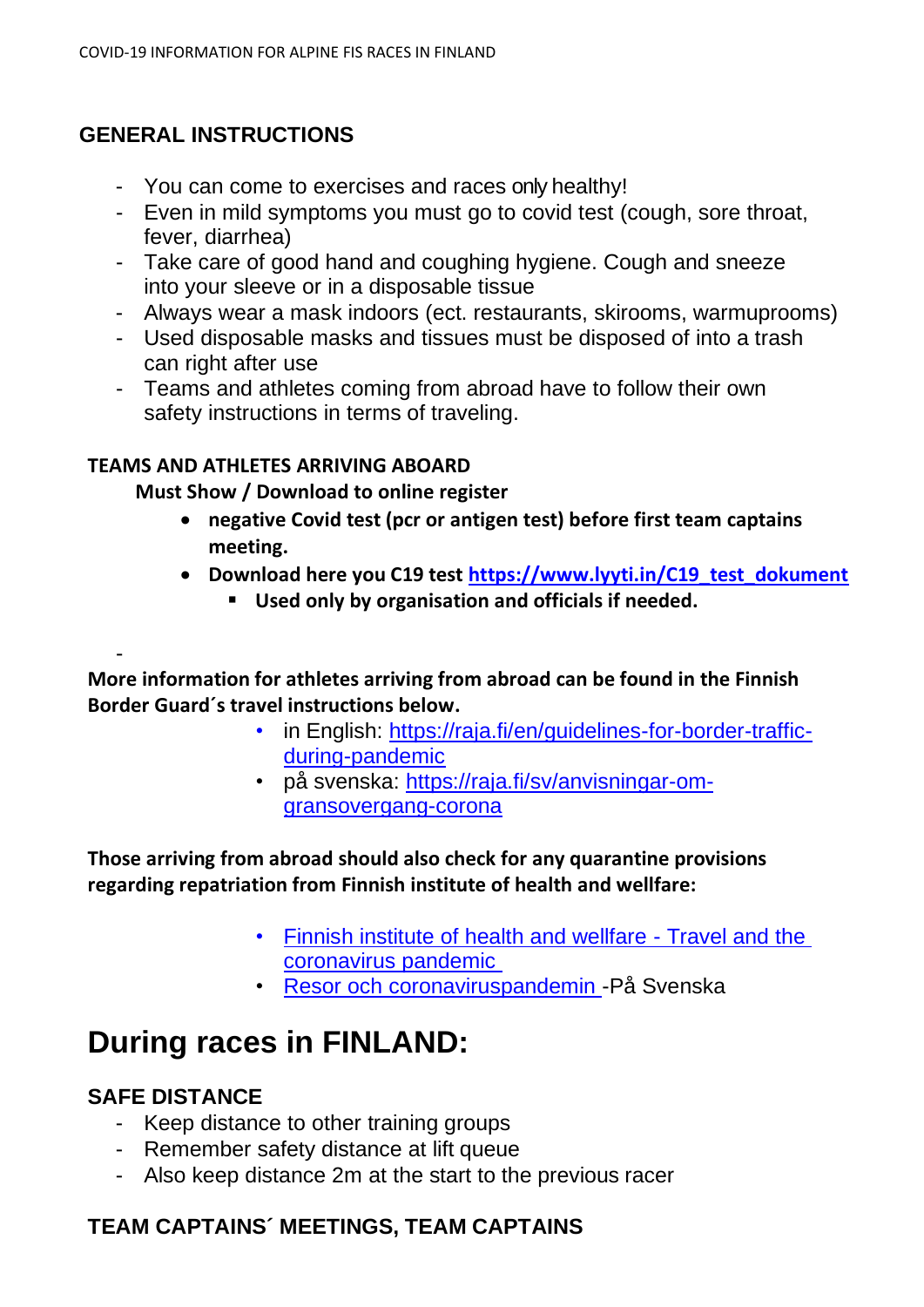- Team captains´ meetings are held remotely (Google Meet)
- Team captains´ meeting will go through the COVID-19 instructions
- Team captains inform the instructions to athletes
- Team captains must register with the race secretary before the 1<sup>st</sup> team captains´ meeting by LYYTI - online registration

# **LIFTS**

- Remember safe distances at lift queue
- Use the same lift only with your team members
- At least 2-meter safe distance with other teams members at the chair lift
- Leave the canopy open at the lifts with the canopy
- Use a mask at a gondola

# **TRAINING, WARM UP, COURSE INSPECTION**

- Train, warm up and course inspection alone or with your team

### **BIBS**

- Bibs will be delivered in start to the teams, more information later
- More information at team captains' meeting about returning the bibs
- When an organization is handling bibs, must take care of hygiene

# **ATHLETES WAITING ROOMS**

- Possible indoor waiting rooms will be informed at the team captains´ meeting before the races
- Public restaurants etc. spaces are not allowed waiting rooms for athletes
- Remember safe distances, use of masks, good hand hygiene at waiting rooms

# **RACE OFFICE AND TIMEKEEPING**

- Race office and timekeeping facilities only allowed to following persons:
	- Timing personel
	- The race secretary
	- The announcer
	- TD
	- The chief of race
	- The referee
- Must use a mask and hand sanitizer at the race office and time keeping facilities
- The goal is to provide a separate space for the announcer
- Regular cleaning of surfaces at the race office and timekeeping facilities
- Masks are available for organizations at the race offices

# **LIVE-TIMING AND OFFICIAL NOTICE BOARD**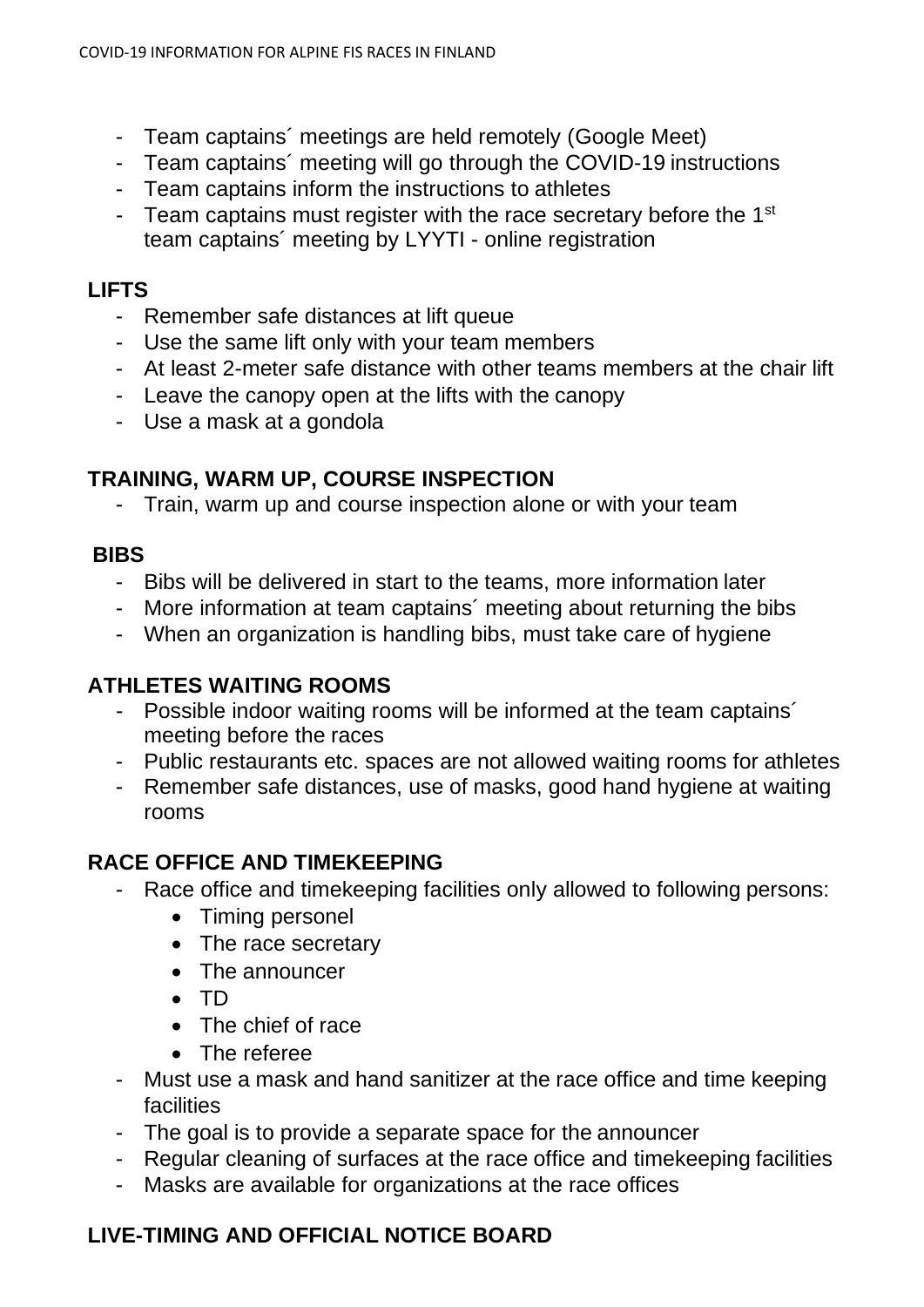- We use live-timing at races, more information at team captains´ meetings
- Official notice board will be on digital platform, information will be shared via team captains WhatsApp group, if there is no other digital platform.

#### **START**

- Start only allowed to following persons:
	- The starter
	- The start referee
	- The start assistant / organizer
	- TD
	- The chief of race
	- The referee
	- technical timing personel
- Everyone else expect the athletes has to use a mask at the start
- Everyone must have extra masks with them
- In addition to an athlete, only one person is allowed to enter the start and they must wear a mask
- Only one athlete at a time at the start hause.
- Avoid unnecessary use of the start area and remember safe distances

### **COACH AREA AT RACE SLOPE**

- Coaches must take care of safe distances, if the safe distance is not possible, coaches must use a mask

### **AUDIENCE**

- Must remain socially distant to athletes and other audience members
- Audience areas are defined
- It is recommended to wear a mask

### **PRIZE GIVING CEREMONY**

- Prizes etc. are given outside after the race
- Please make sure that athletes as well as the audience members have safe distance
- It is recommended to wear a mask
- Prize giving personel must wear a mask
- There are no hugs or handshakes in the ceremony
- Hand sanitizer is available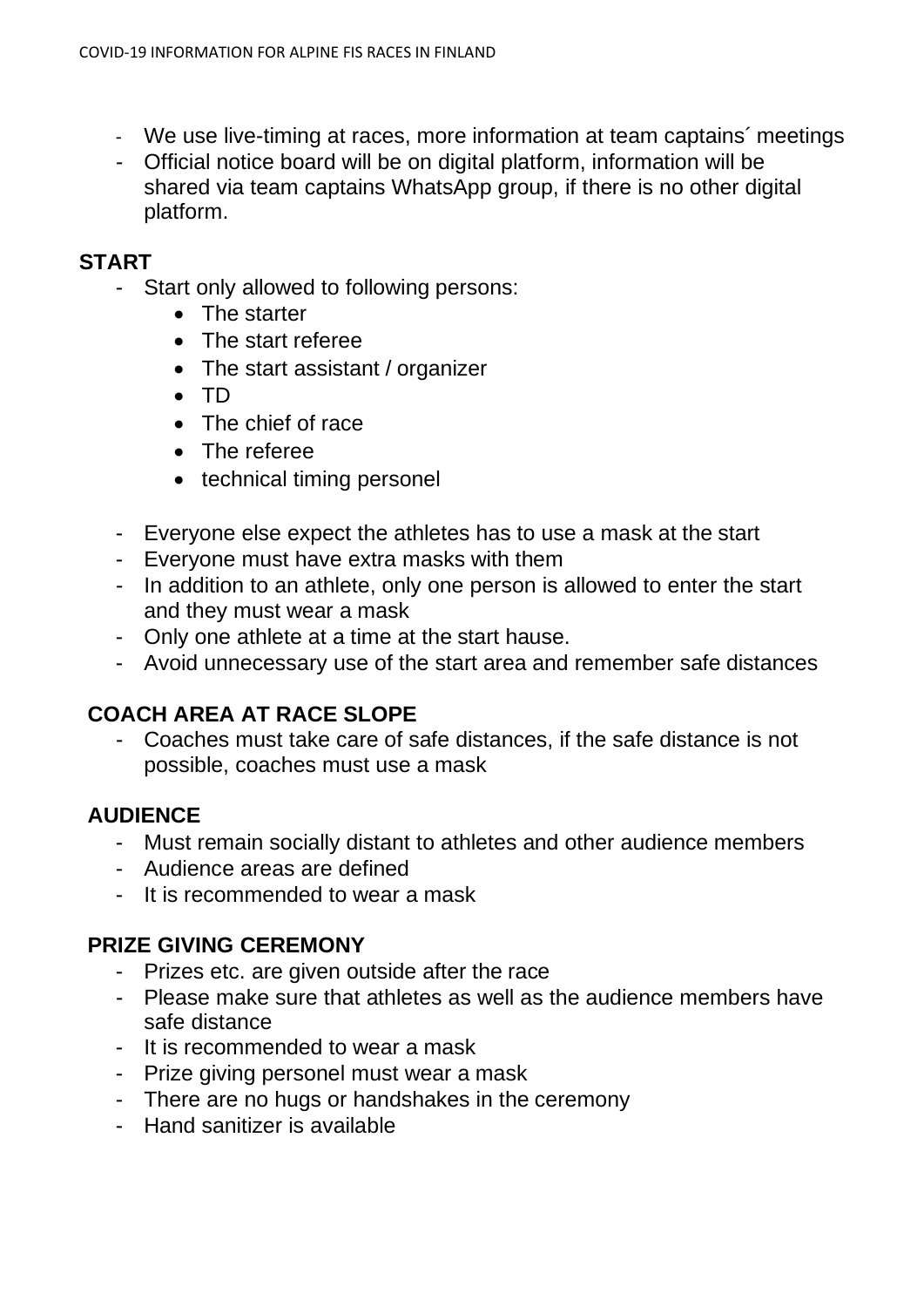# **ORGANIZATION AND VOLUNTEER WORKERS WHILE EATING / ON BREAK**

- There are no specific break areas for the workers so unnecessary gatherings can be avoided
- All the workers and volunteers will follow extra safe measurements
- Please wash your hands and wear a mask indoors
- Eating arrangements are informed in each race
- Organization has masks and hand sanitizer to give for volunteers

# **ENTRY FEES**

- Only online payments by -Lyyti webshop
- In case of quarantine or sickness the entry fee will be returned

# **SKI PASSES**

- More information in the race information or on a specific handout
- Purpose to minimize person to person interaction at ticket offices

# **ANNOUNCEMENT**

- This Covid19- instruction is published on Ruka Alpine Race Facebook page
- During races there will be reminders of the hygiene instructions and safe distance
- In the case of Corona, you must also inform the Covid19 equivalent of Risto Kemppainen, who is responsible for further information. Informing about possible Corona cases will be done together with the Kuusamo healthcenter.